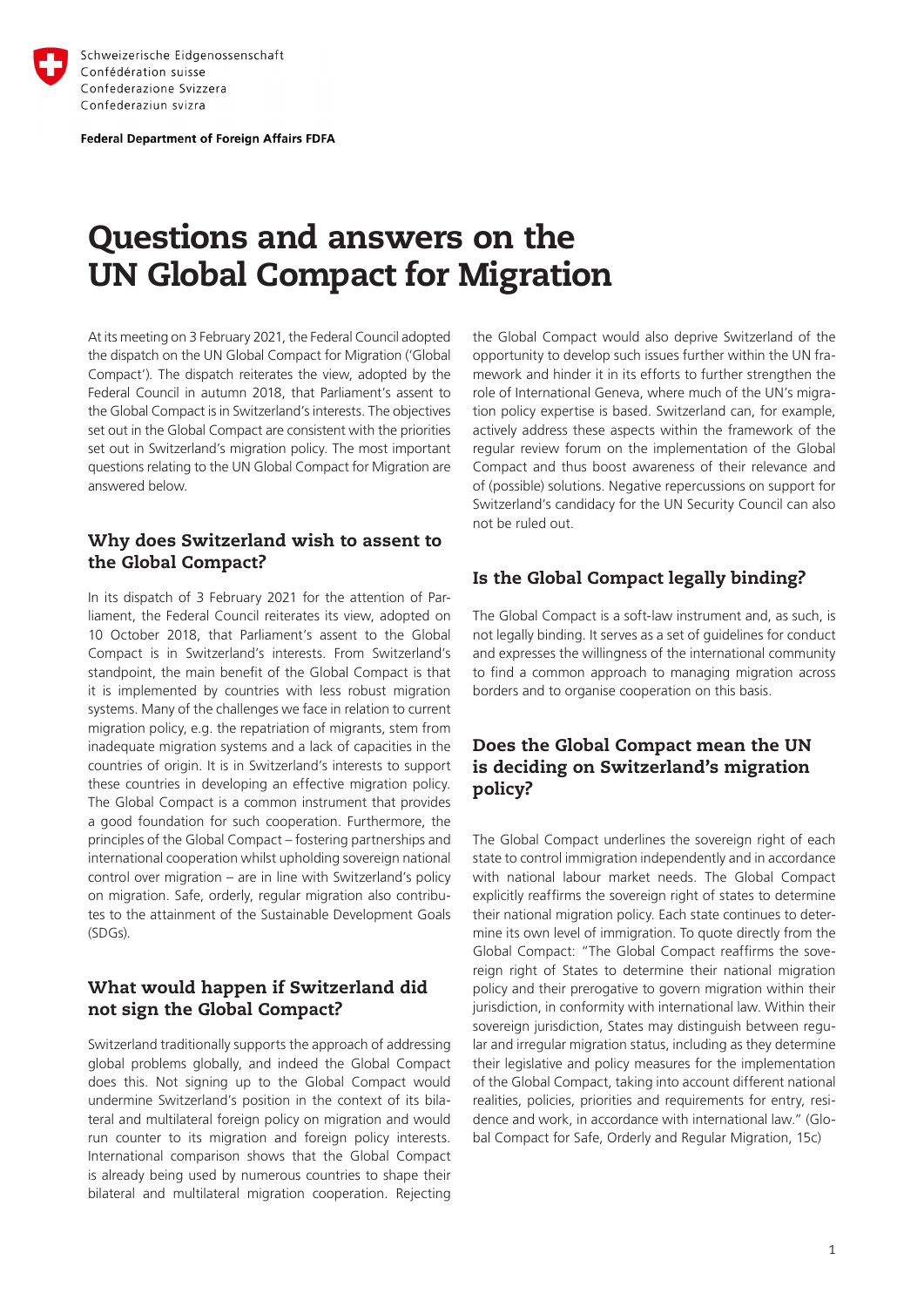#### What changes will the Global Compact bring for Switzerland?

Assenting to the UN Global Compact for Migration does not require any action in terms of domestic policy, nor does it have any financial impact. The Global Compact does, in various places, provide for technical and financial support from the partner states; however, Switzerland reserves the right to freely determine the scope, format, focus and partners in accordance with its priorities and, in assenting, does not automatically commit itself to any new obligations. The measures listed to implement each of the 23 objectives may be used by states on a voluntary basis, according to their own priorities, in order to attain the objectives. Therefore, there is no political expectation to apply the measures in their entirety.

#### Will the Global Compact mean more migrants coming to Switzerland?

The aim of the Global Compact is not to facilitate migration in general, but rather to promote efficient and transparent procedures. It is in Switzerland's interest that as many countries as possible create structures and procedures for efficient, fair processing of asylum applications, to name just one example. This will also enable vulnerable persons to be provided locally with assistance and care as quickly as possible. The newly established accelerated asylum procedure in Switzerland is an expression of this goal, in that decisions on whether to grant or refuse asylum can be processed more quickly and efficiently, at the same time also facilitating enforcement.

#### Do children born in Switzerland receive Swiss citizenship as a result of the Global Compact?

The Global Compact does take up the issue of citizenship of children born abroad, but not in the sense of introducing birthright citizenship (jus soli, according to which a state would confer its citizenship on all children born on its territory). This would not be compatible with Swiss practice. Objective 4e of the Global Compact recommends that states ensure that there are no administrative or legal barriers that could prevent the transfer of nationality from the mother or father to a child born abroad, especially if the child would otherwise be stateless. This corresponds to practice in Switzerland and is also relevant for Swiss citizens living abroad. The absence of a birth certificate for a child born abroad to a Swiss couple would complicate the naturalisation procedure, for example. In a nutshell: if a couple with nationality X gives birth to a child in Switzerland, state X must ensure that the child, who is in Switzerland, is granted the nationality of state X.

### Does the Global Compact also apply to refugees?

The Global Compact covers all types of migration. In the wording, a single definition of migration was dispensed with in favour of a distinction between regular and irregular migration. This is a reflection of the will of the negotiating states to determine individually who may enter their territory legally. According to the UN, there are currently over 250 million international migrants worldwide. The UN defines a migrant as a person who settles in a third country for an extended period – usually more than one year – for example for work, study or family reunification. The document does not address the specific challenges concerning refugees. The international legal framework in this respect is provided by the 1951 Geneva Refugee Convention and its 1967 Protocol.

#### Which countries have signed the Global Compact?

On 10 December 2018, the UN Global Compact for Safe, Orderly and Regular Migration was adopted at an intergovernmental conference in Marrakech. The UN General Assembly confirmed this decision on 19 December 2018 with 152 votes in favour, including by Denmark, France, Germany, Greece, the Netherlands, Norway, Spain, Sweden and the United Kingdom. In addition, several states that are of central importance to Switzerland's migration policy assented to the Global Compact, for example Eritrea, Ethiopia, Morocco, Nigeria, Sri Lanka, Tunisia and Turkey. Also among the countries to endorse the Global Compact were Brazil, China, India, the Russian Federation and South Africa. Assent to the Global Compact is not formalised with a signature or ratification, however, because it is not an international treaty. UN member states are free to adapt their position towards the Global Compact for Migration at any time.

#### Why did it take Switzerland so long to decide on the Global Compact?

Switzerland did not question the content of the Global Compact, but rather based its decision on the country's political system. The Federal Council was concerned that Parliament should have the opportunity to assess the issue and thus ensure that the Global Compact was in step with domestic policy. The Global Compact is a special case that led to a fundamental discussion on the relationship between the Federal Council and Parliament in approving soft law. In the meantime, the Federal Council has drawn up a report on parliamentary involvement in soft law, and discussions on this are currently under way in Parliament within the framework of a sub-committee set up specifically for this purpose. The outcome of this process will determine the future handling of soft law. It is now up to Parliament to decide at what point in time it wishes to conduct the debate on the Global Compact on the basis of the present dispatch and whether it wishes to suspend the discussion of the matter in view of the ongoing work in the sub-commission on soft law.